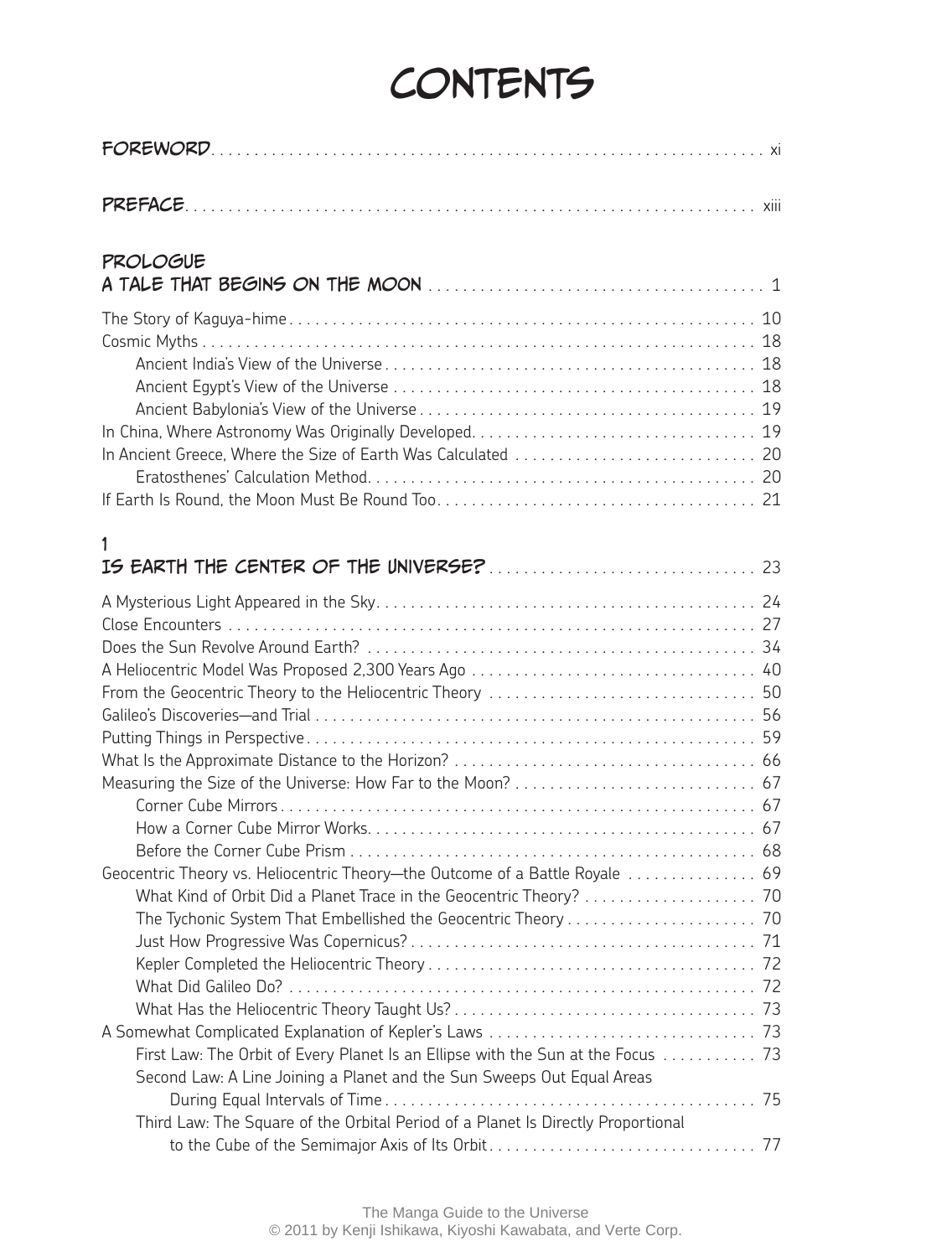| What If Kaguya-hime Came from a Planet in Our Solar System? 80<br>Top Five Mysteries of the Galaxy That Have Not Yet Been Explained! 108<br>What Will Happen When We Collide with the Andromeda Galaxy?  109<br>Results of Scientific Observation Also Prove a Disc-Shaped Universe 118<br>An Idea from Kant Enlarged the Perceived Universe in a Flash 119<br>How Did Technology for Observing the Universe Progress? 120<br>Another Way to Measure the Size of the Universe: A Triangulation Trick  125<br>Triangulation Can Give Us the Distance to Stars Beyond the Solar System  126<br>3 | $\boldsymbol{z}$ |  |
|------------------------------------------------------------------------------------------------------------------------------------------------------------------------------------------------------------------------------------------------------------------------------------------------------------------------------------------------------------------------------------------------------------------------------------------------------------------------------------------------------------------------------------------------------------------------------------------------|------------------|--|
|                                                                                                                                                                                                                                                                                                                                                                                                                                                                                                                                                                                                |                  |  |
|                                                                                                                                                                                                                                                                                                                                                                                                                                                                                                                                                                                                |                  |  |
|                                                                                                                                                                                                                                                                                                                                                                                                                                                                                                                                                                                                |                  |  |
|                                                                                                                                                                                                                                                                                                                                                                                                                                                                                                                                                                                                |                  |  |
|                                                                                                                                                                                                                                                                                                                                                                                                                                                                                                                                                                                                |                  |  |
|                                                                                                                                                                                                                                                                                                                                                                                                                                                                                                                                                                                                |                  |  |
|                                                                                                                                                                                                                                                                                                                                                                                                                                                                                                                                                                                                |                  |  |
|                                                                                                                                                                                                                                                                                                                                                                                                                                                                                                                                                                                                |                  |  |
|                                                                                                                                                                                                                                                                                                                                                                                                                                                                                                                                                                                                |                  |  |
|                                                                                                                                                                                                                                                                                                                                                                                                                                                                                                                                                                                                |                  |  |
|                                                                                                                                                                                                                                                                                                                                                                                                                                                                                                                                                                                                |                  |  |
|                                                                                                                                                                                                                                                                                                                                                                                                                                                                                                                                                                                                |                  |  |
|                                                                                                                                                                                                                                                                                                                                                                                                                                                                                                                                                                                                |                  |  |
|                                                                                                                                                                                                                                                                                                                                                                                                                                                                                                                                                                                                |                  |  |
|                                                                                                                                                                                                                                                                                                                                                                                                                                                                                                                                                                                                |                  |  |
|                                                                                                                                                                                                                                                                                                                                                                                                                                                                                                                                                                                                |                  |  |
|                                                                                                                                                                                                                                                                                                                                                                                                                                                                                                                                                                                                |                  |  |
|                                                                                                                                                                                                                                                                                                                                                                                                                                                                                                                                                                                                |                  |  |
|                                                                                                                                                                                                                                                                                                                                                                                                                                                                                                                                                                                                |                  |  |
|                                                                                                                                                                                                                                                                                                                                                                                                                                                                                                                                                                                                |                  |  |
|                                                                                                                                                                                                                                                                                                                                                                                                                                                                                                                                                                                                |                  |  |
|                                                                                                                                                                                                                                                                                                                                                                                                                                                                                                                                                                                                |                  |  |
|                                                                                                                                                                                                                                                                                                                                                                                                                                                                                                                                                                                                |                  |  |
|                                                                                                                                                                                                                                                                                                                                                                                                                                                                                                                                                                                                |                  |  |
|                                                                                                                                                                                                                                                                                                                                                                                                                                                                                                                                                                                                |                  |  |
|                                                                                                                                                                                                                                                                                                                                                                                                                                                                                                                                                                                                |                  |  |
|                                                                                                                                                                                                                                                                                                                                                                                                                                                                                                                                                                                                |                  |  |
|                                                                                                                                                                                                                                                                                                                                                                                                                                                                                                                                                                                                |                  |  |
|                                                                                                                                                                                                                                                                                                                                                                                                                                                                                                                                                                                                |                  |  |
|                                                                                                                                                                                                                                                                                                                                                                                                                                                                                                                                                                                                |                  |  |
|                                                                                                                                                                                                                                                                                                                                                                                                                                                                                                                                                                                                |                  |  |
|                                                                                                                                                                                                                                                                                                                                                                                                                                                                                                                                                                                                |                  |  |
|                                                                                                                                                                                                                                                                                                                                                                                                                                                                                                                                                                                                |                  |  |
|                                                                                                                                                                                                                                                                                                                                                                                                                                                                                                                                                                                                |                  |  |
|                                                                                                                                                                                                                                                                                                                                                                                                                                                                                                                                                                                                |                  |  |
|                                                                                                                                                                                                                                                                                                                                                                                                                                                                                                                                                                                                |                  |  |
|                                                                                                                                                                                                                                                                                                                                                                                                                                                                                                                                                                                                |                  |  |
|                                                                                                                                                                                                                                                                                                                                                                                                                                                                                                                                                                                                |                  |  |
|                                                                                                                                                                                                                                                                                                                                                                                                                                                                                                                                                                                                |                  |  |
|                                                                                                                                                                                                                                                                                                                                                                                                                                                                                                                                                                                                |                  |  |
|                                                                                                                                                                                                                                                                                                                                                                                                                                                                                                                                                                                                |                  |  |